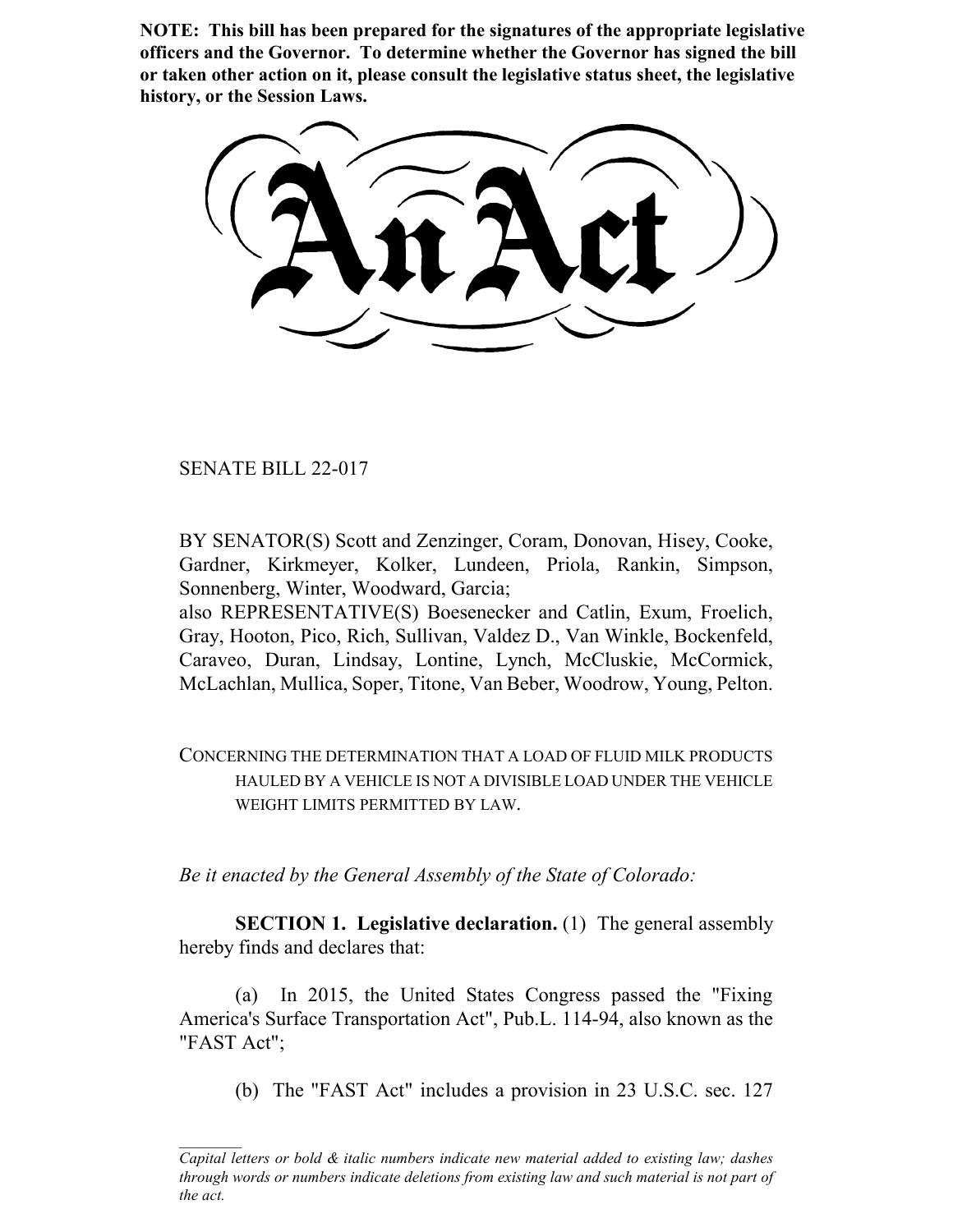(a)(13) that reads "A vehicle carrying fluid milk products shall be considered a load that cannot be easily dismantled or divided [nondivisible].";

(c) Congress designated fluid milk as a nondivisible load because milk drivers must pick up the entire stock of milk that a dairy farm produces every day and deliver it to the dairy;

(d) The Colorado department of transportation promulgated a rule to conform with the provision in the "FAST Act", but the rule was inconsistent with and narrower than the provision; and

(e) With respect to the provision in the "FAST Act", this act merely harmonizes Colorado law with the "FAST Act".

**SECTION 2.** In Colorado Revised Statutes, 42-4-510, **add** (1)(d) as follows:

**42-4-510. Permits for excess size and weight and for manufactured homes - rules - definitions.** (1) (d) FOR THE PURPOSES OF THIS SECTION, SECTION 42-4-511, AND ANY RULE PROMULGATED UNDER THIS SECTION OR SECTION 42-4-511, A LOAD OF FLUID MILK PRODUCTS CARRIED BY A VEHICLE IS DEEMED TO NOT BE A DIVISIBLE LOAD.

**SECTION 3. Safety clause.** The general assembly hereby finds,